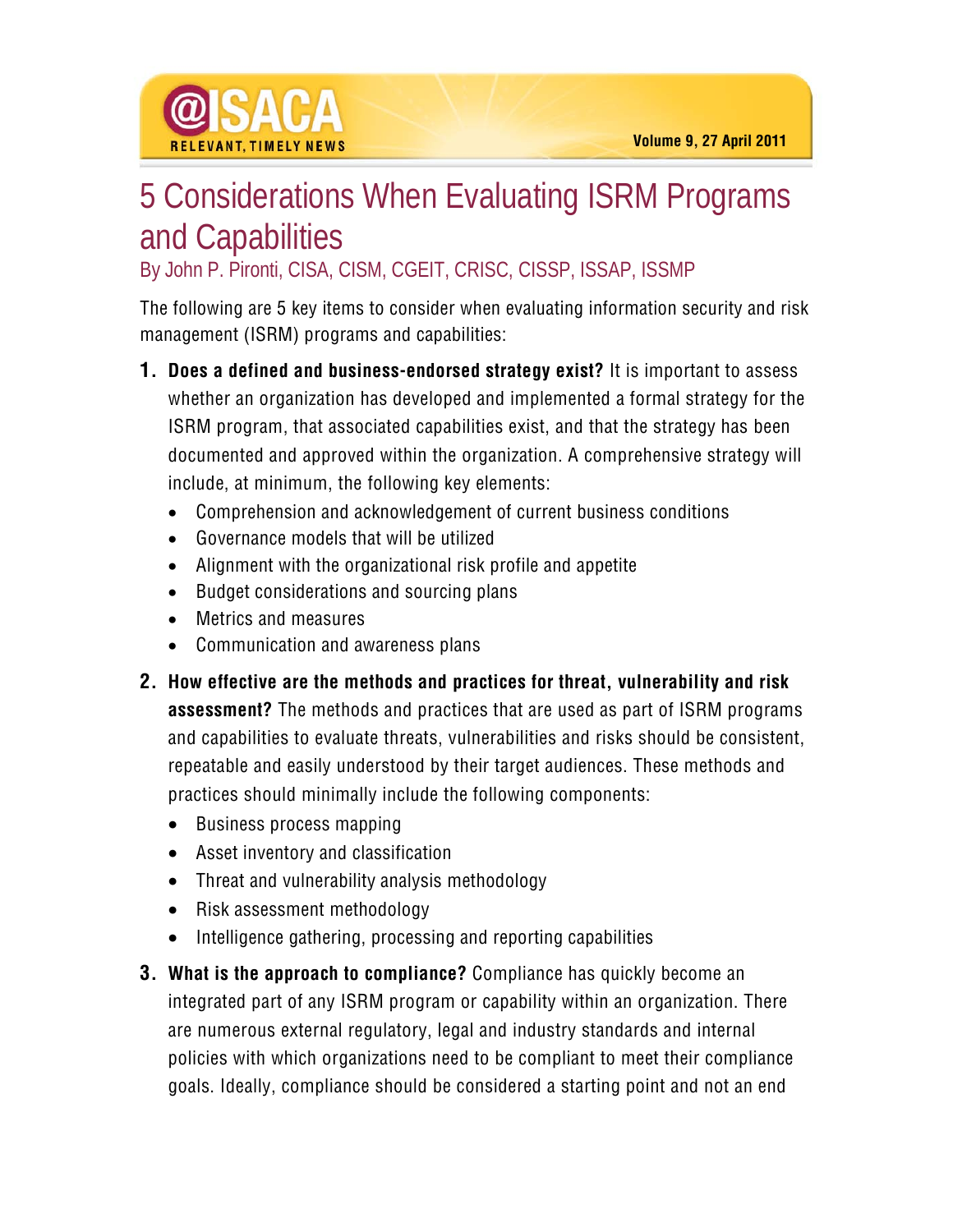point of ISRM capabilities. Unfortunately, many organizations have adopted an approach called "security by compliance," which is not only a sign of immaturity, but also may make them vulnerable to a significant number of business-impacting threats and may expose them to a wide range of risks for which they may not properly account.

**4. How are metrics and measures utilized?** Metrics and measures are often used by organizations to evaluate the capabilities of their business units and functions. ISRM programs and capabilities have become more engrained within organizations as independent business functions and business units, instead of as elements within technology programs. The need for these programs and capabilities to demonstrate and monitor their business value to their constituencies, including the organizations that they serve, has become a critical consideration in organizations' operating strategy. The metrics and measures associated with ISRM capabilities should demonstrate a focus on the value provided and the efficiency of their functional capabilities.

Each key metric or measure (collections of multiple metrics and measures or are considered critical to the success of the organization) should also include thresholds with associated actions or activities. Metrics and measures without thresholds do not provide insights into the values they produce. Thresholds can be as simple as a notification or as complex as a trigger for a series of actions and activities that will be executed once met. The intended audiences that will be required to take an action or will be impacted by an action once the threshold is achieved should be able to easily understand the business need or justification for the action and understand the value provided to the organization.

**5. Does the program use an operational or consultative approach?** Information security and risk management programs can include operational components as part of their core capabilities or can operate in an advisory and consulting capacity to the organization. If operational components are included, there should be a clear definition of expectations of the operational responsibilities and how they differentiate from other operational capabilities within the organization. There also should be documented processes and procedures for sharing information related to operational effectiveness, requirements, intelligence and incidentresponse activities.

If the approach is purely an advisory and consultative approach, the services that